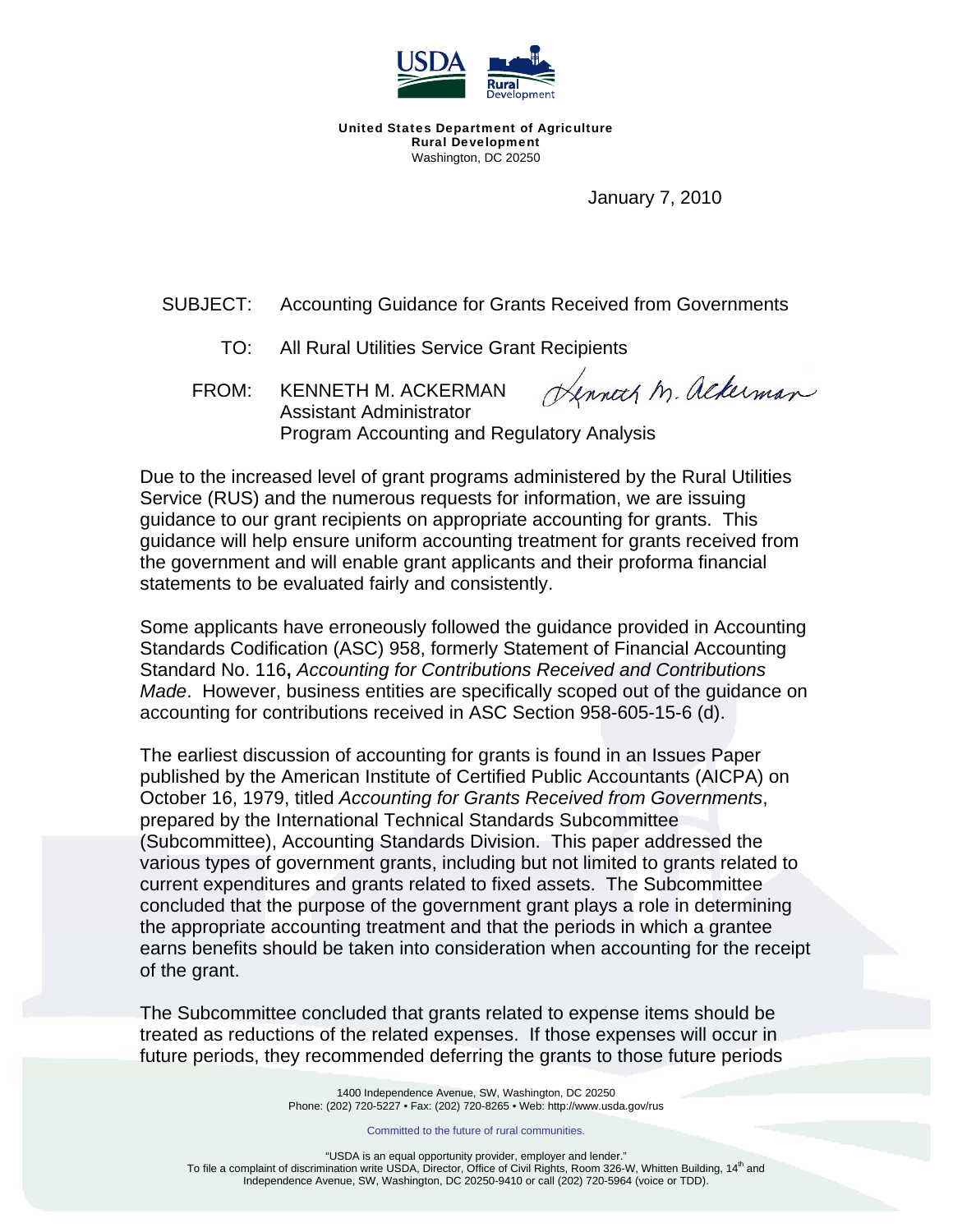and reducing the expenses in those periods. For grants related to fixed assets, the Subcommittee determined that grants related to land should be recognized over the life of the depreciable asset built upon the land and that grants for depreciable fixed assets should be taken to income over the useful lives of the assets.

This guidance results in the best representation of the actual economics of our grant programs and therefore we are recommending the following accounting for the recipients of all government grants whether from Federal, state or local grantors.

## **Accounting Requirements**

1. The following journal entry is used to record receipt of a government grant related to current period expenses:

## Dr. Cash \$XXX,XXX

Cr. Expense Accounts **\$XXX,XXX** To record the receipt of a government grant related to current expenses.

2. The following journal entries are used to record receipt of a government grant related to expenses to be incurred in future periods:

In the year the grant is received:

Dr. Cash \$XXX,XXX

Cr. Deferred Credits **\$XXX,XXX** and the state of the state of the state of the state of the state of the state of the state of the state of the state of the state of the state of the state of the state of the state of the To record the receipt of a government grant related to expenses in future periods.

In the future period when expenses are incurred:

Dr. Deferred Credits \$XXX,XXX

Cr. Expense Accounts \$XXX,XXX To properly offset the grant received against expenses incurred.

3. The following journal entries are used to record receipt of a government grant related to fixed assets:

In the year the grant is received:

Dr. Cash \$XXX,XXX

Cr. Deferred Revenue **\$XXX,XXX**